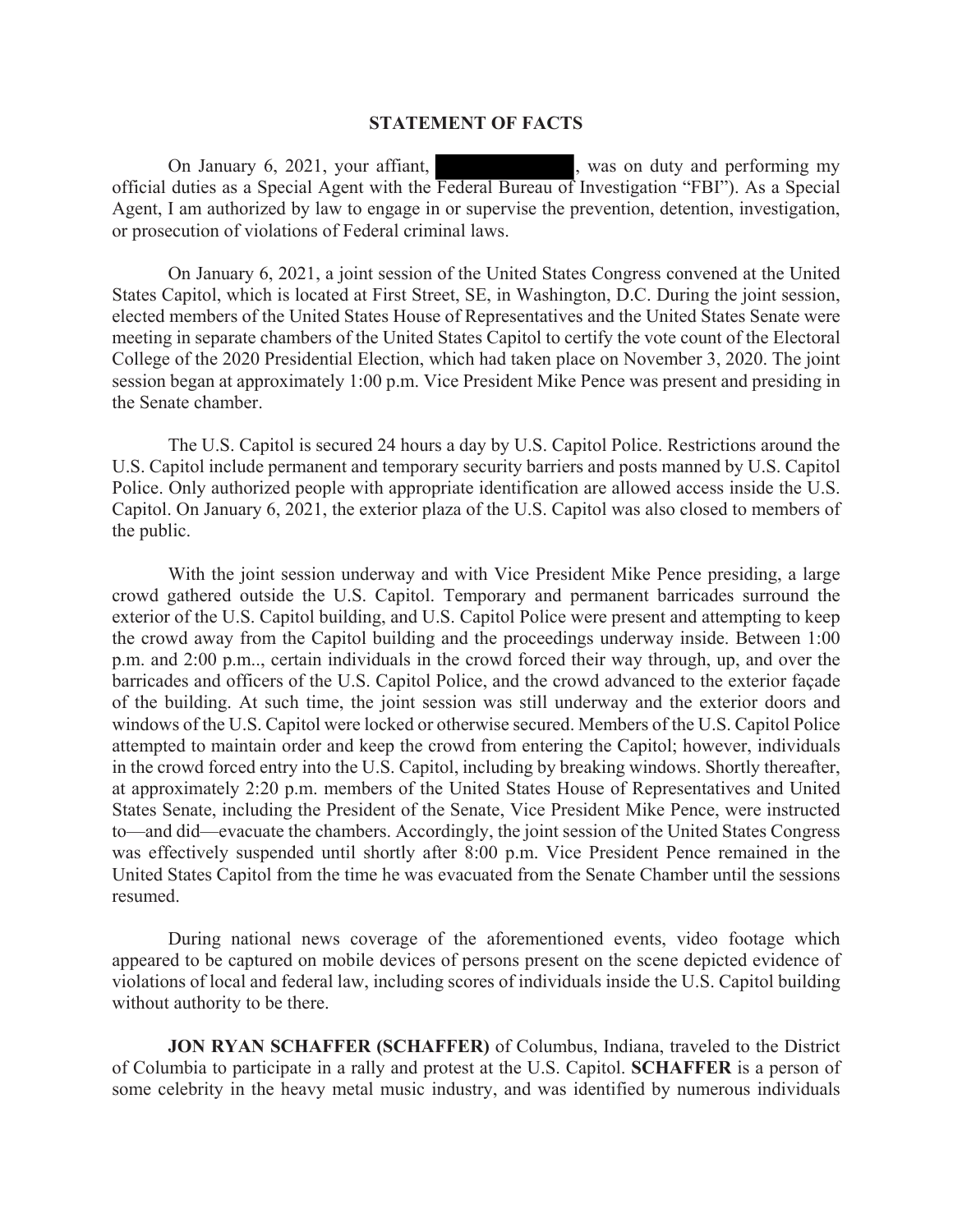when his photograph was published by the FBI seeking identification of individuals who participated in the events of January 6, 2021.

**SCHAFFER** was among the rioters who sprayed United States Capitol Police officers with "bear spray," a form of capsaicin pepper spray sold by many outdoors retailers, as part of their efforts to push the officers back inside the Capitol and breach the Capitol Building themselves. **SCHAFFER** was photographed and captured on surveillance video carrying "bear spray" and engaging in verbal altercations with Capitol Police officers inside the Capitol Building. **SCHAFFER** is seen holding a clear sunglasses in one photograph, and bear spray in other photographs.



The photographs show **SCHAFFER** in a blue hooded sweatshirt under a tactical vest with a baseball cap that reads "Oath Keepers Lifetime Member." The "Oath Keepers" is an organization that characterizes itself as a militia of former law enforcement and military personnel and has often, as a group, urged President Trump to declare Martial Law in order to prevent the Congress from certifying the Electoral College Results.

**SCHAFFER**, who is the front man of the heavy metal band "Iced Earth," has long held far-right extremist views. During an interview in 2017, **SCHAFFER** identified himself as an "anarchist" and referred to the federal government as a "criminal enterprise." During that same interview, **SCHAFFER** stated that the 2016 Presidential election was "rigged."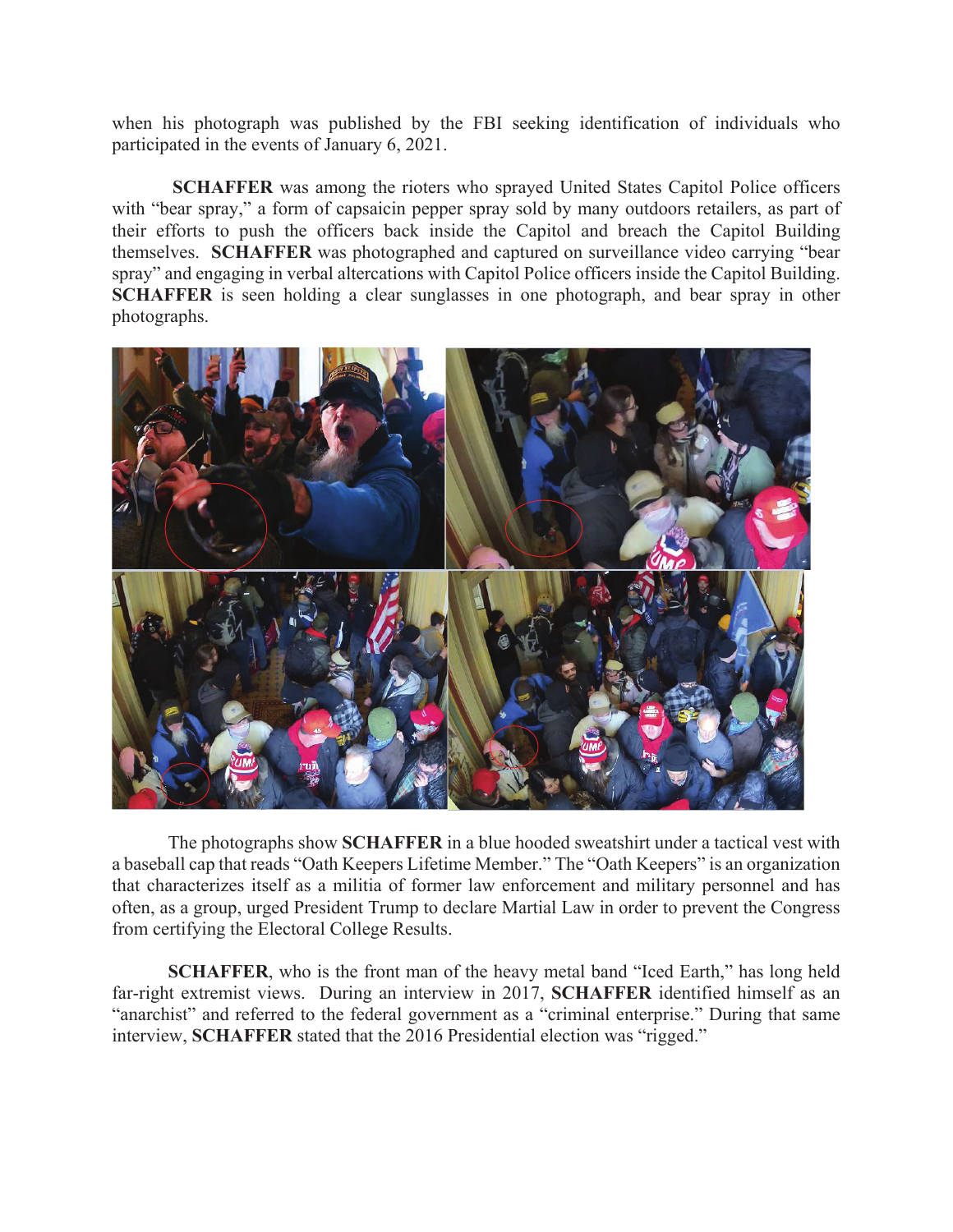On November 14, 2020, **SCHAFFER** participated in the "Million MAGA March" in Washington, D.C. with other Oath Keepers members. Schaffer was photographed wearing the same blue hooded sweatshirt and clear plastic sunglasses that he wore on January 6, 2021.



**SCHAFFER** was approached by a member of the press during the March, and made numerous statements indicating his intent to join others in fighting the election results – with violence if necessary. Specifically, **SCHAFFER** stated the following:

My name's **JON SCHAFFER**, I'm from Indiana. A group of thugs and criminals hijacked this country a long time ago. And now they're making their big move, and it's not gonna happen. . . People need to wake up and snap out of the Matrix, because they're going down. They made the move, they're messing with the wrong people here, trust me on that. And we needed it to be open like this. Open fraud. Open theft. Because now we see you, and you're going down, mark my words.

When asked if he expected the protest to involve violence, **SCHAFFER** stated "if somebody wants to bring violence, I think there's a lot of us here that are ready for it. We don't want that, but if they bring it we're going to respond to that, trust me." **SCHAFFER** went on to state:

We're not going to merge into some globalist, communist system, it will not happen. There will be a lot of bloodshed if it comes down to that, trust me. The American people will not go for that bullshit once they understand what's actually happening. So that's where we're at. Nobody wants this, but they're pushing us to a point where we have no choice.

Based on the foregoing, your affiant submits that there is probable cause to believe that **JON RYAN SCHAFFER** violated 18 U.S.C. §§ 1752(a)(1), (2), and (4), which make it a crime to (1) knowingly enter or remain in any restricted building or grounds without lawful authority to do so; and (2) knowingly, and with intent to impede or disrupt the orderly conduct of Government business or official functions, engage in disorderly or disruptive conduct in, or within such proximity to, any restricted building or grounds when, or so that, such conduct, in fact, impedes or disrupts the orderly conduct of Government business or official functions; and(4) knowingly engage in any act of physical violence against any person or property in any restricted building or